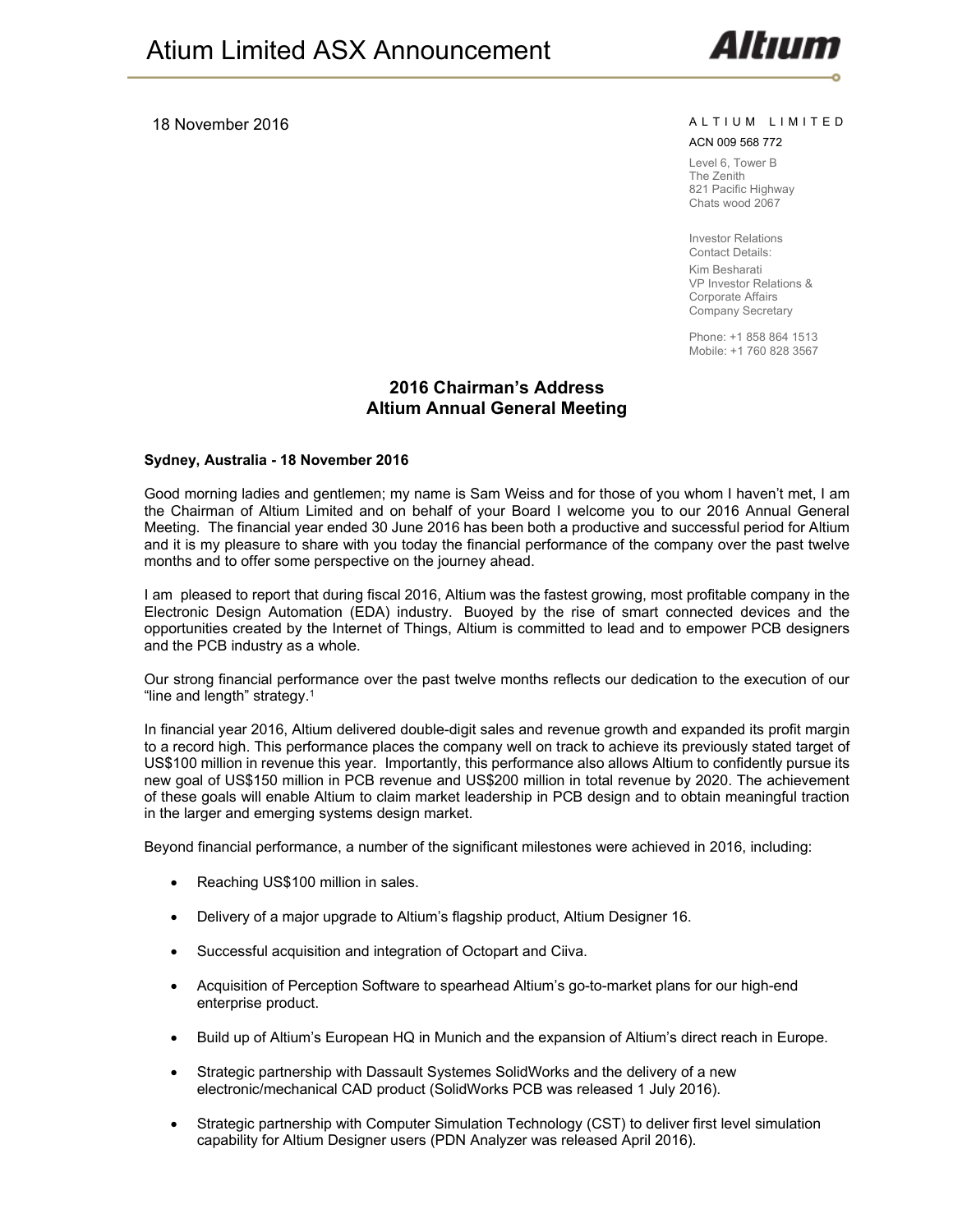# **FY16 Financial Highlights**

Our strong financial results helped to increase the momentum that has characterized Altium's journey over the past few years. Specific financial highlights for fiscal 2016 include:

- Worldwide revenue increased by 17% to US\$93.6 million.
- Recurring revenue was 53% compared with 51% in fiscal 2015.
- EBITDA margin increased from 28.3% to 29.3%.
- Earnings per share (EPS) were 17.89 cents compared with 12.47 cents in fiscal 2015.
- Profit before tax (PBT) increased by 14% to US\$24.6 million.
- Net cash was US\$38.1 million as at 30 June 2016.
- Dividends paid during the year were AU20 cents, up from AU16 cents in fiscal 2015.

For our customers, Altium's unique transactional sales model (fully implemented in the Americas) is delivering market-leading growth, with Board and Systems revenue growing by 14% in fiscal 2016.

During fiscal 2017, we are moving to a direct sales model in key markets in Europe, formerly handled by distributors, to leverage the success we have experienced with it in the Americas. As a first step in this direction, we acquired our long-time Benelux reseller covering the markets of the Netherlands, Belgium and Luxumberg. The move to direct sales in Europe will create a powerful go-to-market process to support Altium's bid for leadership in PCB design, particularly as we roll-out our new high-end PCB product in early calendar year 2017.

As most of you will appreciate, Altium's subscription pool is the engine of growth that drives the company's recurring revenue. The size of Altium's subscription pool has grown by over 3,000 new users since June 2015 to reach over 31,000 subscribers. Continuous improvement in sales operations has resulted in the company's renewal rates increasing to 86.6% in developed markets (up from 83.9%). We are well on the way to achieving our aspirational goal of a 90% renewal rate of our subscriber base in developed regions.

We are also pleased to report that Altium has grown its licenced seats for its flagship product, Altium Designer, by 20% during fiscal 2016 to reach an impressive 5,181 licences sold which is a reflection of the power of our transactional sales model, which would be difficult for competitors to replicate.

Altium's encouraging sales and revenue growth and our focus on fiscal discipline has enabled the company to pay shareholders dividends of AU 20 cents per share in fiscal 2016 (in increase of twenty-five percent from AU16 cents in fiscal 2015). The Board and management remain committed to delivering return to shareholders in both capital growth and dividends.

## **Strategy for Market Leadership in PCB**

Altium's revenue growth is significantly outpacing industry growth and we are on target to achieve definitive market leadership in PCB design by 2020 (both in terms of dollars and seats).

As many of you will appreciate, printed circuit boards are central to electronics and electronics is at the heart of all intelligent systems. The rise of smart connected devices is making board design a mainstream occupation and will facilitate a multi-disciplinary approach to engineering, where electronic CAD, mechanical CAD and Product Lifecycle Management (PLM) will come together for the design, realisation and possibly the utilisation of intelligent products. Importantly, this needs to happen at all product and engineering levels: enterprise, mainstream and the long-tail segment.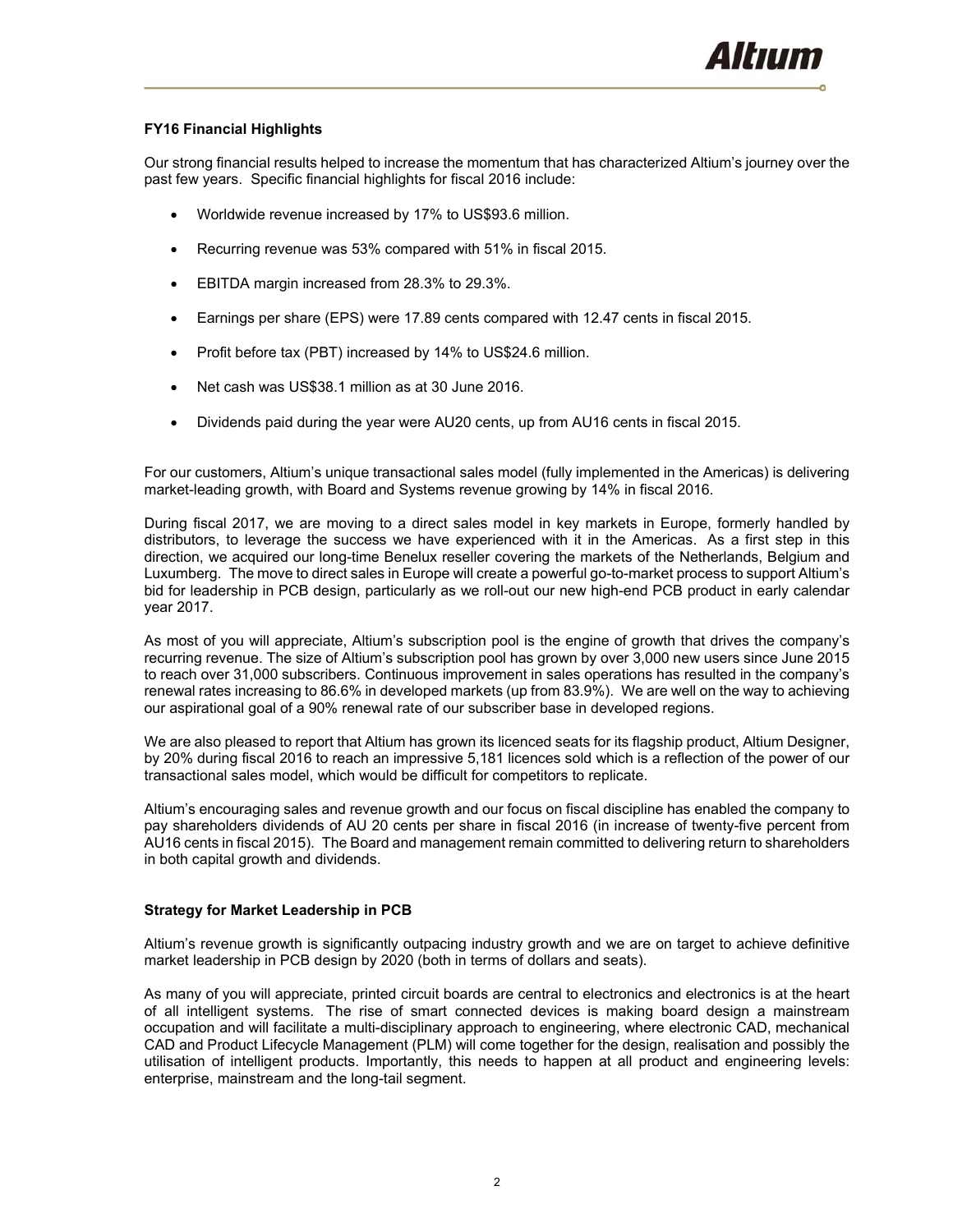Altium's strategy for PCB market leadership has three pillars.

- increase the Altium leadership position in the mainstream through the availability of a superior design tool, at a competitive price that is connected to the component supply chain and sold through a direct transactional sales channel;
- expand the Altium reach into the high-end with a new high-end PCB product that utilises data and process management to deliver an agile solution to modern enterprises; and
- support makers and the open hardware community at the entry level for PCB tools and monetization through smart delivery of content.

During fiscal 2016, Altium has continued to build out its product portfolio to serve all segments of the market, ranging from:

- CircuitMaker: a free tool for the entry level in PCB design, the makers' community and hobbyist market that has collaboration at its core; files are stored and managed in the cloud.
- CircuitStudio: a paid professional tool for individual designers who use PCB design tools infrequently to create unmanaged, one-off projects.
- Altium Designer: our flagship product for mainstream engineers.
- SolidWorks PCB (powered by Altium): a SolidWorks product based on Altium's core PCB technology that delivers electronic CAD and mechanical CAD design capability aimed at the SolidWorks user community.

In early calendar 2017, Altium will release ATINA, our high-end PCB product. ATINA has been under development for several years and will usher in a new era of performance and capability for power users and high-end customers of Altium. Running on Altium's next generation PCB platform, ATINA will deliver new levels of capability in user experience, enterprise level collaboration, 3D graphics and multi-board systems.

In addition to our multi-product, multi-position strategy, key enablers for the Altium plans for PCB market leadership are partnerships and an acquisition program .

In February 2016, Altium announced an OEM partnership with Dasault Systemes Solidworks. Dassault Systemes is the world's largest and most innovative engineering software company with annual revenue of \$3.2 billion. The Dassault partnership is a strong endorsement for Altium's drive into the higher-end of the PCB market. The Dassault partnership also will expand Altium's influence and market reach beyond PCB design. Dassault and Altium are working together to leverage Altium's electronic CAD expertise with Dassault's enterprise capability. This partnership, along with our investments in R&D and other strategic partnerships, will enable us to significantly expand our addressable market beyond PCB design and capitalize on the emerging opportunity for system design tools.

Altium is actively pursuing additional M&A opportunities, and has qualified a strong pipeline of target companies. Altium's acquisitions during fiscal 2016 of Octopart, Ciiva and Perception Software are all performing well. Octopart is a leading provider of electronic parts data and specialized inventory search and is the equivalent of Google search for the PCB industry. Ciiva is a provider of cloud-based electronic component management system. Both of these acquisitions form the basis of Altium's next generation smart content creation and delivery platform where part information, design data and supply chain intelligence come together to inform the design process for engineers. This provides a unique point of differentiation for Altium compared with its competitors. Perception Software is the go-to-market know-how for Altium's new high-end product ATINA.

During fiscal 2017, Altium intends to use its strong balance sheet and strong pipeline of M&A opportunities to accelerate its path to market leadership. Later this morning, our CEO Aram Mirkazemi and COO Henry Potts, along with other members of the Altium team, will deliver a technology presentation about "Altium Enabling Innovation in the Age of IOT" and how we will take advantage of market opportunities in all three industry segments: enterprise, mainstream and long-tail.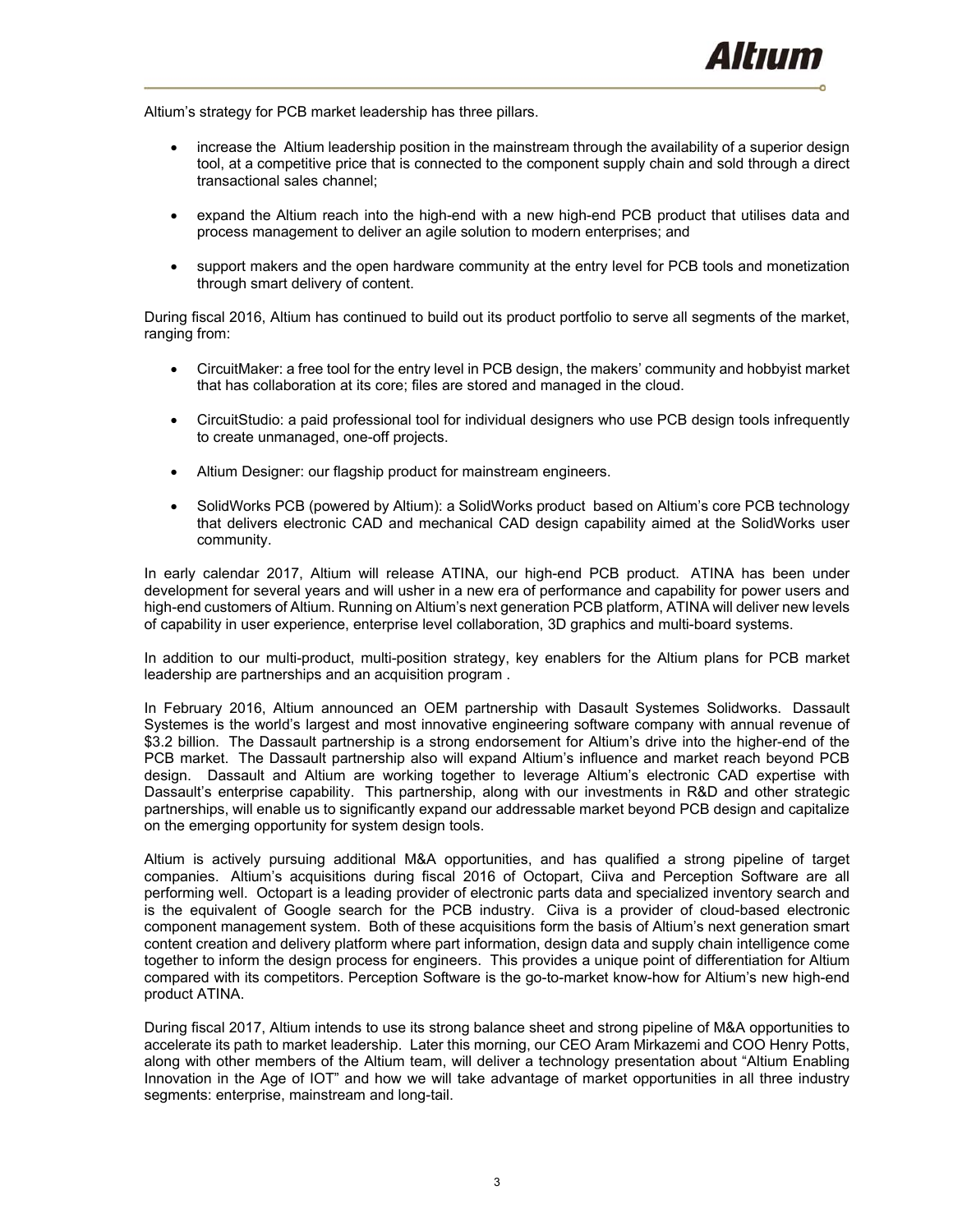

## **Looking Ahead**

During fiscal 2017, Altium will continue to:

- Concentrate on shareholder value.
- Make and deliver design tools that provide useful benefits to customers.
- Generate revenue growth that exceeds any increase in our cost base.

We are confident of achieving our US\$100 million revenue goal in fiscal 2017 and are on track to achieve US\$150 million in PCB revenue by 2020 and US\$200 million in total revenue by 2020.

Focus areas for Altium during fiscal 2017 include:

- Sales and revenue growth of 10% or greater.
- Increase operating margin to 30% or more.
- Introduction of our high-end PCB product, ATINA.
- Introduction of our next generation Vault platform.
- Further systematization of our transactional sales model.
- Implement a direct sales model in key markets in EMEA.
- Transform TASKING to deliver on the market opportunity in the high-end automotive industry.
- Bring our transactional sales model to TASKING.
- Secure and implement strategic partnerships that meet converging market demands and the needs of our customers.
- Complete acquisitions that can further expand or enhance our product offering to accelerate Altium's drive for market leadership in PCB design.

In conclusion, I would like to take this opportunity to welcome our newest Director to the Board, Ms Raelene Murphy. Raelene joins us as a highly experienced director with a proven track record in leading improvements in financial and operational performance across a number of industry sectors in the private and public arena. She has expertise in M&A and post-acquisition integration, which will be beneficial to Altium as we pursue our M&A objectives.

Raelene's appointment marks a turning point for Altium. Some years ago your Board undertook an internal review of its composition and skills and began a discussion about the ideal Board for the future of Altium, one that could best guide the Company on its journey to become the global market leader in PCB design and now into the new world of systems design and the Internet of Things. During the course of these discussions we agreed that once the path was set clearly to identify new directors that we would embark on an orderly transition in the Board Room.

David Warren is a co-founder of Altium and over the course of more than thirty years he has had just about every job in the place. He joined the Board of what was then Protel Pty Limited in 1991 and has been a Non Executive Director of Altium Ltd since 2003. David represents what is best about your Company. He is fearless, he never gives up, he has an agile and enquiring mind and a wicked sense of humour. For amusement in his spare time he flies a jet fighter over his beloved home state, Tasmania. And inside David beats an enormous heart. A few months ago, David contacted his alma mater, the University of Tasmania and explained to the Vice Chancellor and the Director of Development that the University had played a critical role in his life and in his success in the commercial world and as an example to others he offered to endow a Chair in AstroPhysics so that future generations could benefit as he had done.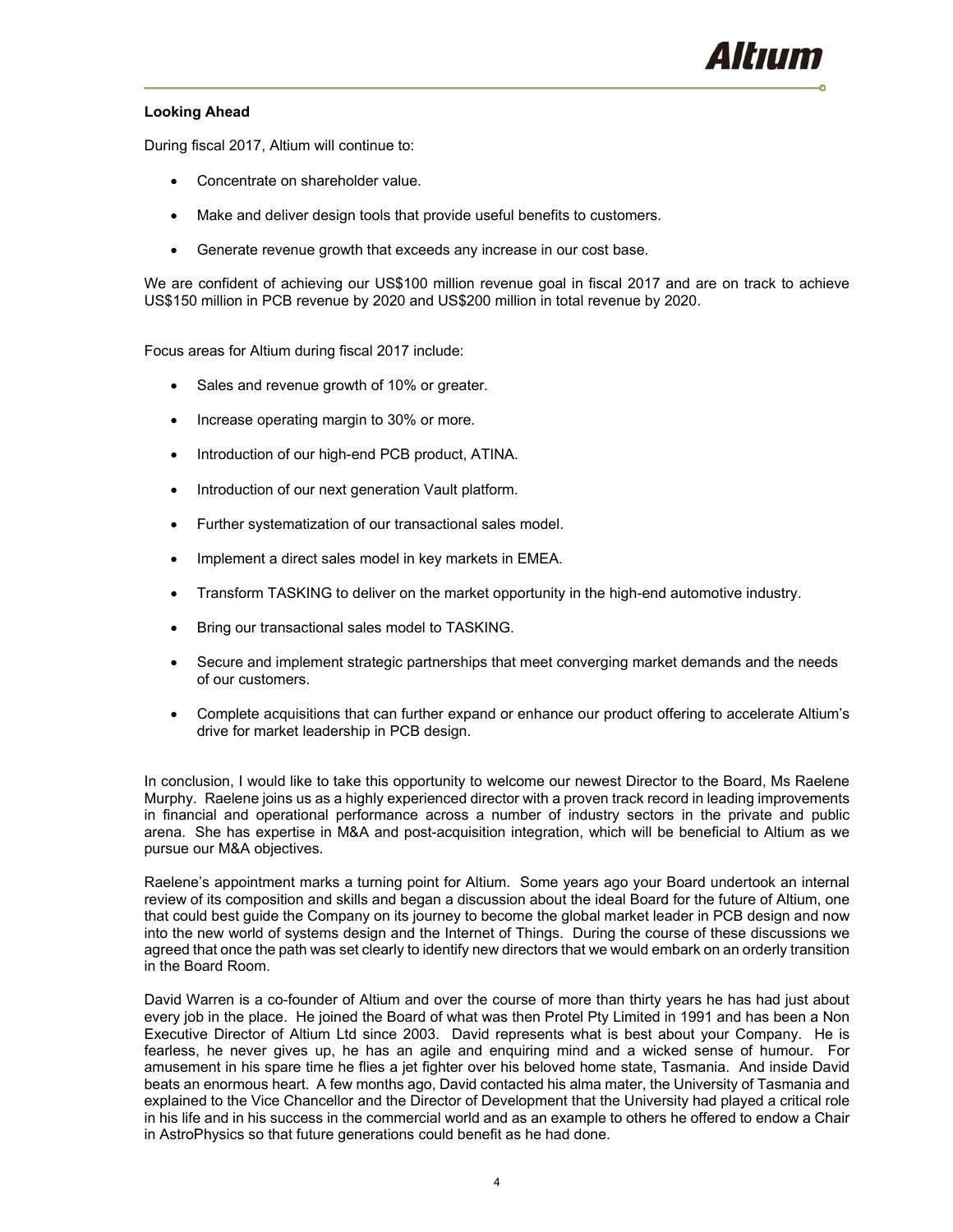Carl Rooke joined the Board of Protel in 1990. He came to the Company because like so many young entrepreneurs, Dave and Nick had got themselves in a spot of bother (financially speaking) and as Carl was at a young age an absolute whizz with numbers and problem solving, He got involved, sorted out the problems and provided critical support during the early years of the Company when survival often meant whose credit card could be tapped to pay the wages bill. Those steady hands and calm, quiet guidance have been an asset to Altium ever since.

The transition plans that we agreed on will take place beginning next year. After our Financial Year 2017 first half results are announced in February, Carl will retire as Chairman of the Audit Committee and from the Board. Raelene will replace Carl as Chair of the Audit Committee. Dave will step down as Chairman of our Human Resources committee when we have identified a suitable new Non Executive Director and I can confirm that the search process is well underway. He will retire as a Director sometime in the 2018 financial year.

Today is not the time for farewells or thank yous. There will be ample time for that in the months ahead. However, I would like to pause and recognise each of Carl and Dave for their singular, long lasting and passionate contribution and commitment to your Company. Our current success would not have been possible without their support, wisdom and absolute dedication to the idea that a small Company from Hobart could not only survive but prosper on the world stage.

Our Chief Executive, Aram Mirkazemi, also joined Altium at the beginning in Hobart some thirty years ago as a young man just out of university. Since Aram came back to Altium six or seven years ago, he has been the critical factor, firstly in the restoration of the Company's fortunes, and now, and far more importantly in leading our strategic planning for the future. Aram, and the Altium Leadership Team, who are here for our Investor Day have a clear vision for the electronics design industry and the role that Altium can play in it, and, the track record that demonstrates they can turn vision into reality. On behalf of all of the Non Executive Directors I would like to thank Aram for his leadership, his courage to set the course, and his discipline to stay it.

I would like to recognize as well our hard-working, dedicated and loyal Altium employees. They are passionate and purposeful in their mission to enable Altium engineers to change the world.

Finally, I would like to thank our faithful Altium customers around the world, as well as our valued shareholders for your commitment to the company. We truly value your belief in us and will continue to work hard to do good on that confidence. We see this as an exciting journey for all of us and together we can be part of Altium delivering a truly special future.

Thank you.

ENDS

**Investor Relations contact details:** Alison Raffin - Company Secretary (Australia based) Ph:+61 2 9410 1005

Kim Besharati - VP Investor Relations & Corporate Affairs (US based), Company Secretary Ph:+1 858 864 1513 Mobile: +1 760 828 3567